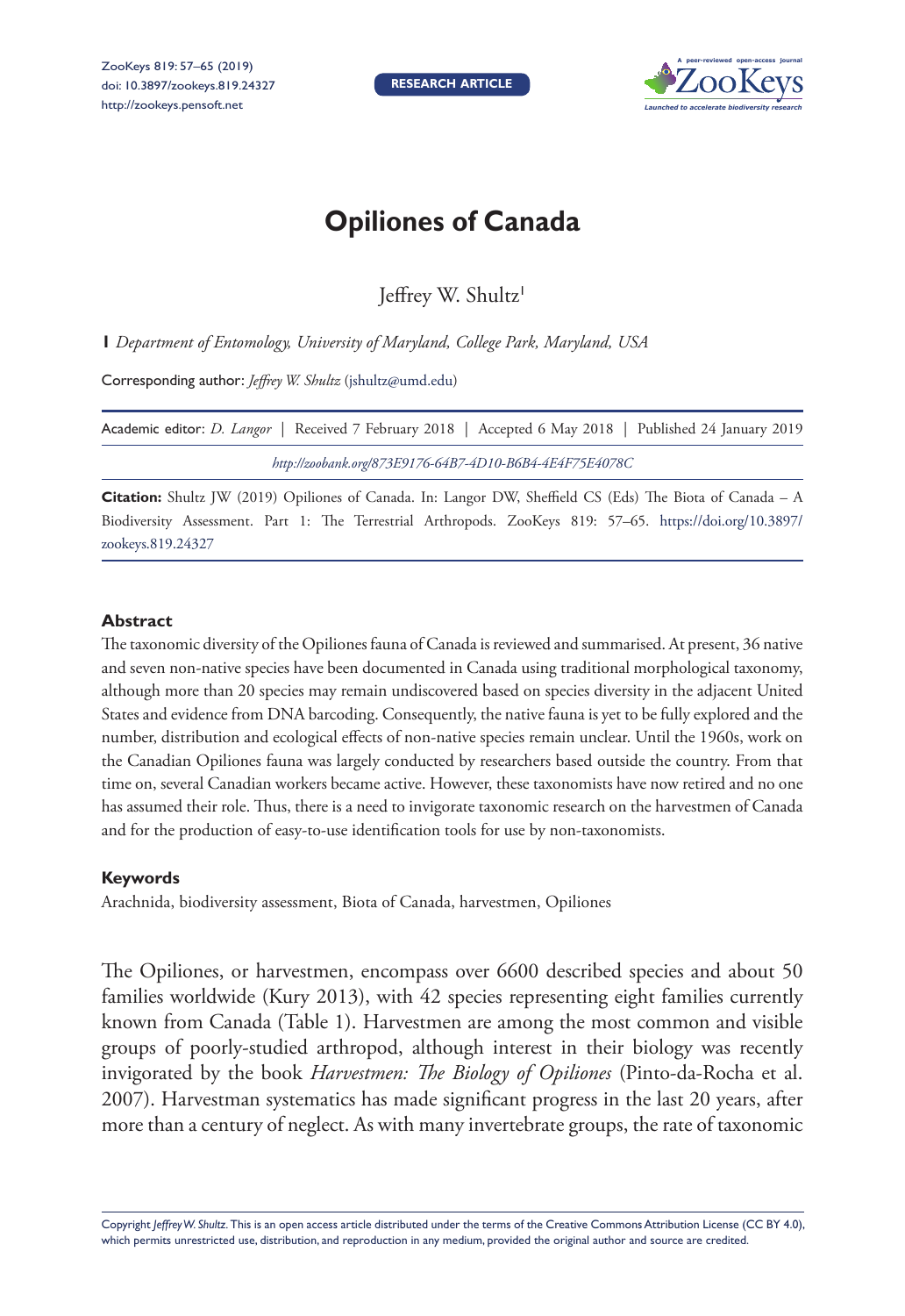progress suffers from a shortage of active taxonomists. This is particularly true in Canada, where the last major Canadian harvestman worker, Robert Holmberg, has retired.

In Danks' seminal survey of Canadian terrestrial arthropods (Danks 1979), Dondale (1979) summarised the status of harvestman systematics in Canada in fewer than 60 words and without literature citations. He suggested that there were approximately 50 species in the country, which may be close to the true total (Table 1). At the time, he judged that taxonomic instability within the order was too great to assign species reliably to families or to other higher taxa. Since then, harvestman taxonomy has improved greatly, although insights from molecular phylogenetic studies continue to inspire reorganisations at the subfamilial, familial, and even subordinal levels (e.g., Hedin et al. 2012, Schönhofer 2013, Groh and Giribet 2015).

The rate of discovering and cataloguing Canadian harvestmen has been a slow and largely international process that has tended to lag behind that of other western countries. The year in which each native species was first recorded, data mined primarily from Cokendolpher and Lee (1993), illustrates several trends. For each of 24 species native to both Canada and the USA, the first record from the USA preceded the first record from Canada by about 60 years; that is,  $53.6 \pm 37.4$  (SD) years (range: 9-149) y). Only two species were discovered first in Canada, with a difference of  $34.5 \pm 2.1$ years. For over a century (1860 to 1966), all first national records in Canada were established by non-Canadian workers, most from the USA (Banks 1902, 1916, Crosby 1907, Davis 1934, Crosby and Zorsch 1935, Bishop 1949), with the remainder based in Europe (Britain: Walker 1860; Germany: Roewer 1910, 1957; Switzerland: Schenkel 1951; Finland: Hackman 1956). Canadian workers mobilised in earnest in the 1960s and 1970s, with notable contributions from Judd (1966–1978) in Ontario and Bragg and Leech (1972) in British Columbia. Harvestman systematics in western Canada continued to benefit from the work of Phillip Bragg, Robert Holmberg and collaborators (Bragg and Holmberg 1974, 2009, Holmberg 1999, Holmberg et al. 1981, Holmberg and Buckle 2004, Holmberg and Cokendolpher 1997). In contrast, the harvestman fauna of the central and eastern provinces has been comparatively neglected. In fact, significant first national records in the east have been made by citizen scientists contributing photos to such web sites as BugGuide (<https://bugguide.net>), including first national records for *Crosbycus dasycnemus* (Crosby) by Brousseau (2011) and *Leiobunum nigropalpi* (Wood) by Hogue (2015).

The Opiliones are divided into four suborders with the following relationships: Cyphophthalmi, (Laniatores, (Dyspnoi and Eupnoi)). Thus, the current taxonomic hierarchy does not strictly reflect the generally accepted phylogeny. Laniatores, Dyspnoi, and Eupnoi form the clade Phalangida, which is the sister group to Cyphophthalmi, and the Dyspnoi and Eupnoi are united in the Palpatores, which is the sister group to Laniatores (Kury 2018).

The Cyphophthalmi, or mite harvestmen, are not known from Canada, although Bragg and Holmberg (2009) suggested that *Siro kamiakensis* (Newell) and *S. acaroides*  (Ewing), with northern Washington populations of the latter now known as *S. boyerae*  Giribet & Shear, 2010, might range into southern British Columbia. Global biogeo-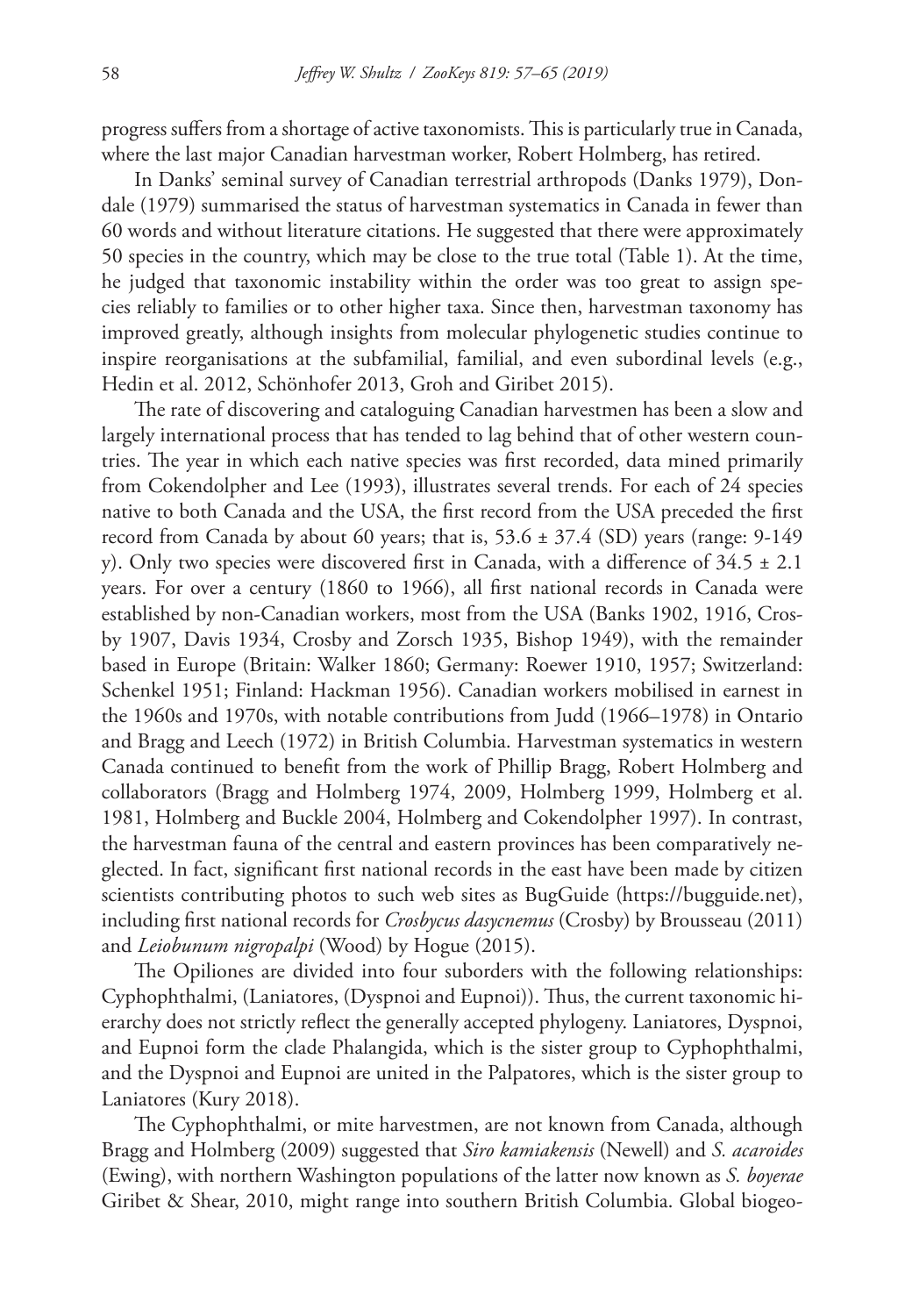| $\mbox{Taxon}^1$                    | Dondale (1979) <sup>2</sup><br>reported in<br>No. species | currently known<br>from Canada <sup>3</sup><br>No. species | Canadian species<br>available for<br>No. BINs <sup>4</sup> | unrecorded species<br>undescribed or<br>in Canada<br>Est. no. | General distribution by<br>$\mathbf{e}\mathbf{co}\mathbf{z}\mathbf{one}^5$ | Information sources                                                                                                                     |
|-------------------------------------|-----------------------------------------------------------|------------------------------------------------------------|------------------------------------------------------------|---------------------------------------------------------------|----------------------------------------------------------------------------|-----------------------------------------------------------------------------------------------------------------------------------------|
| Suborder Cyphophthalmi<br>Sironidae |                                                           | $\circ$                                                    | $\circ$                                                    | $\mathcal{L}$                                                 | Pacific Maritime, Montane                                                  | Bragg and Holmberg 2009, Giribet and Shear 2010                                                                                         |
|                                     |                                                           |                                                            |                                                            |                                                               | Cordillera                                                                 |                                                                                                                                         |
| Suborder Laniatores                 |                                                           |                                                            |                                                            |                                                               |                                                                            |                                                                                                                                         |
| Paranonychidae                      |                                                           | 2                                                          |                                                            | $\mathbf{\sim}$                                               | Pacific Maritime, Montane<br>Cordillera                                    | Briggs 1971, Shear and Derkarabetian 2008, Bragg and Holmberg<br>2009, Derkarabetian and Hedin 2014                                     |
| Travuniidae                         |                                                           | $\circ$                                                    | $\circ$                                                    |                                                               | Mixedwood Plains                                                           | Bishop 1949                                                                                                                             |
| Suborder Dyspnoi                    |                                                           |                                                            |                                                            |                                                               |                                                                            |                                                                                                                                         |
| Ischyropsalididae                   |                                                           | $\circ$                                                    | $\circ$                                                    |                                                               | Pacific Maritime                                                           | Bragg and Holmberg 2009, Richart and Hedin 2013                                                                                         |
| Sabaconidae                         |                                                           | $\sim$                                                     | Ć                                                          |                                                               | Pacific Maritime, Boreal Plain,<br>Boreal Shield?, Mixedwood               | Cokendolpher and Lee 1993, Holmberg 1999, Holmberg and<br>Buckle 2004                                                                   |
|                                     |                                                           |                                                            |                                                            |                                                               | Plains; Atlantic Maritime                                                  |                                                                                                                                         |
| Taracidae                           |                                                           | S                                                          | $\mathcal{L}$                                              |                                                               | Pacific Maritime, Montane                                                  | Bragg and Leech 1972, Cokendolpher and Lee 1993, Brousseau                                                                              |
|                                     |                                                           |                                                            |                                                            |                                                               | Cordillera, Mixedwood Plains                                               | 2011, Shear and Warfel 2016                                                                                                             |
| Nemastomatidae                      |                                                           | 3(1)                                                       |                                                            |                                                               | Pacific Maritime, Mixedwood                                                | Bragg and Holmberg 2009, Shear 2016                                                                                                     |
|                                     |                                                           |                                                            |                                                            |                                                               | Plains, Atlantic Maritime                                                  |                                                                                                                                         |
| Acropsopilionidae                   |                                                           |                                                            | $\circ$                                                    |                                                               | Mixedwood Plains, Boreal Shield,<br>Atlantic Maritime?                     | Cokendolpher and Lee 1993, Shultz 2013                                                                                                  |
| Suborder Eupnoi                     |                                                           |                                                            |                                                            |                                                               |                                                                            |                                                                                                                                         |
| Caddidae                            |                                                           |                                                            | 2                                                          |                                                               | Mixedwood Plains, Boreal Shield,<br>Atlantic Maritime                      | Cokendolpher and Lee 1993, Shultz 2013                                                                                                  |
| Phalangiidae                        |                                                           | 12(6)                                                      | $\frac{6}{2}$                                              |                                                               | all ecozones                                                               | Bragg and Holmberg 1974, 2009, Cokendolpher 1981b, 1985<br>Cokendolpher and Lee 1993, Shear 2016, Cokendolpher and<br>Holmberg in press |
| Protolophidae                       |                                                           |                                                            | 2                                                          |                                                               | Pacific Maritime                                                           | Bragg and Holmberg 2009                                                                                                                 |
| Sclerosomatidae                     |                                                           | $\overline{15}$                                            | $\overline{31}$                                            |                                                               | Pacific Maritime, Montane                                                  | Davis 1934, Katayama and Post 1974, Cokendolpher 1981a,                                                                                 |
|                                     |                                                           |                                                            |                                                            |                                                               | Cordillera, Boreal Plains, Prairies,<br>Boreal Shield, Mixedwood Plains,   | Cokendolpher and Lee 1993, Ingianni et al. 2011, Hogue 2015                                                                             |
|                                     |                                                           |                                                            |                                                            |                                                               | Atlantic Maritime                                                          |                                                                                                                                         |
| Total                               | 47                                                        | 43(7)                                                      | 64                                                         | $\overline{2}$                                                |                                                                            |                                                                                                                                         |

Table 1. Census in Opiliones in Canada. **Table 1.** Census in Opiliones in Canada.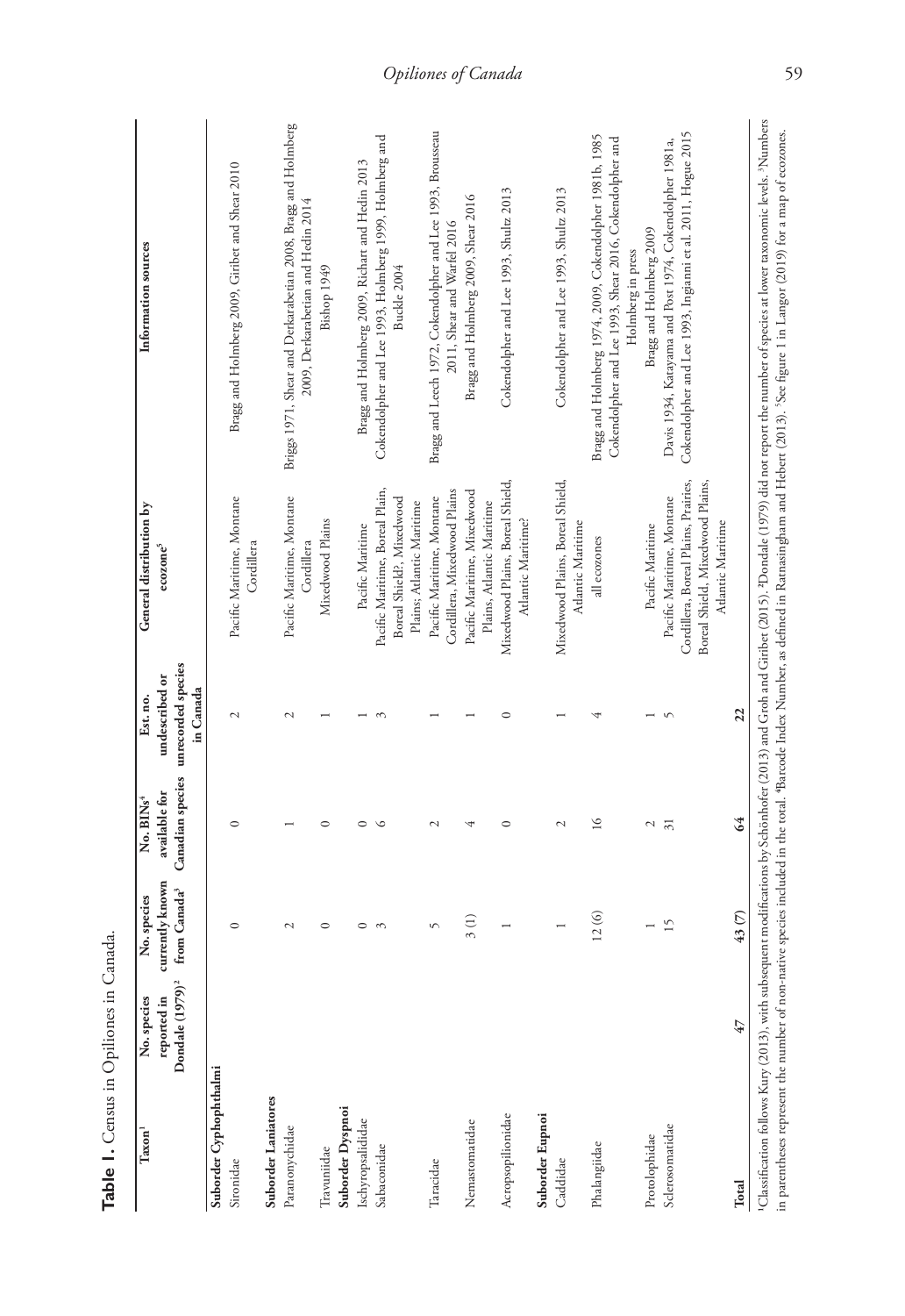graphic patterns indicate that Sironidae is the only family likely to occur in Canada (Boyer et al. 2007).

The taxonomic diversity of the Laniatores, or armored harvestmen, is very high in the New World tropics and subtropics but diminishes significantly with increasing latitude (Kury 2003). The recently circumscribed Paranonychidae encompass the former triaenonychid subfamilies Paranonychinae and Sclerobuninae and is the only family likely to occur in western Canada. With the synonymisation of *Sclerobunus parvus* Roewer with *Paranonychus brunneus* (Banks) (Shear and Derkarabetian 2008), just two species are known from British Columbia. Two others known from the northern USA might extend into that province as well (Bragg and Holmberg 2009). Bishop (1949) recorded *Erebomaster flavescens* (Cope) (Cladonychiinae: Travuniidae) in southeastern New York, an observation that is often overlooked (e.g., Kury 2003). Given the great distance from its known congeners in the mid-Atlantic and mid-western USA, *Erebomaster* may be more widespread than is currently supposed, and might even range into southeastern Canada.

The morphologically diverse Holarctic suborder Dyspnoi contains three main lineages, Ischyropsalidoidea, Troguloidea, and Acropsopilionidae, with the latter recently transferred from Caddoidea (Eupnoi) (Groh and Giribet 2015). The family-level classification of Ischyropsalidoidea has undergone significant reorganisation (Schönhofer 2013). Sabaconidae now includes only *Sabacon* (not *Taracus*), with *Sabacon* species being widespread in Canada and with barcoding data suggesting the existence of greater species diversity than current taxonomy would suggest (Table 1). The Ceratolasmatidae, erected by Shear (1986), was disbanded and its components transferred to the new family Taracidae (*Crosbycus*, *Hesperonemastoma*, *Oskoron*, *Taracus*) and to the subfamily Ceratolasmatinae (*Acuclavella*, *Ceratolasma*) within the family Ischyropsalididae, which otherwise contains only the European *Ischyropsalis*. Among the four families in Troguloidea, only the Nemastomatidae occur in Canada, specifically the native ortholasmatines, *Dendrolasma* and *Ortholasma*, in British Columbia (Bragg and Holmberg 2009), and the non-native European nemastomatine, *Nemastoma bimaculatum* (Fabricius), in the East (Shear 2016). Only one acropsopilionid species, *Acropsopilio boopis*  (Crosby), is known from Canada and no additional species are expected to occur there.

The suborder Eupnoi consists of two superfamilies, the species-poor Caddoidea, and the species-rich Phalangioidea. Caddoidea s. str. (Groh and Giribet 2015) contains one genus, *Caddo*, with two species. *Caddo agilis* Banks is known from southeastern Canada and *C. pepperella* Shear may eventually be found there, given its occurrence in New England and its recent discovery in northern Wisconsin (Shultz 2013). The family-level taxonomy within Phalangioidea is in flux, with three major lineages being relevant to the Canadian fauna: Phalangiidae (25% of known Canadian species), Sclerosomatidae (36% of known Canadian species), and at least one species of Protolophidae (Bragg and Hoffman 2009, Ratnasingham and Hebert 2013: Barcode Index Numbers (BINs) [BOLD:ACJ0890](http://boldsystems.org/index.php/Public_BarcodeCluster?clusteruri=BOLD:ACJ0890), [BOLD:ACJ0891](http://boldsystems.org/index.php/Public_BarcodeCluster?clusteruri=BOLD:ACJ0891)). Six phalangiid species are native to Canada: *Mitopus morio* (Fabricius), *Odiellus pictus* (Wood), *Leptobunus borealis* Banks, *Leptobunus parvulus* (Banks), *Liopilio yukon* Cokendolpher, and *Liopilio glaber* Schen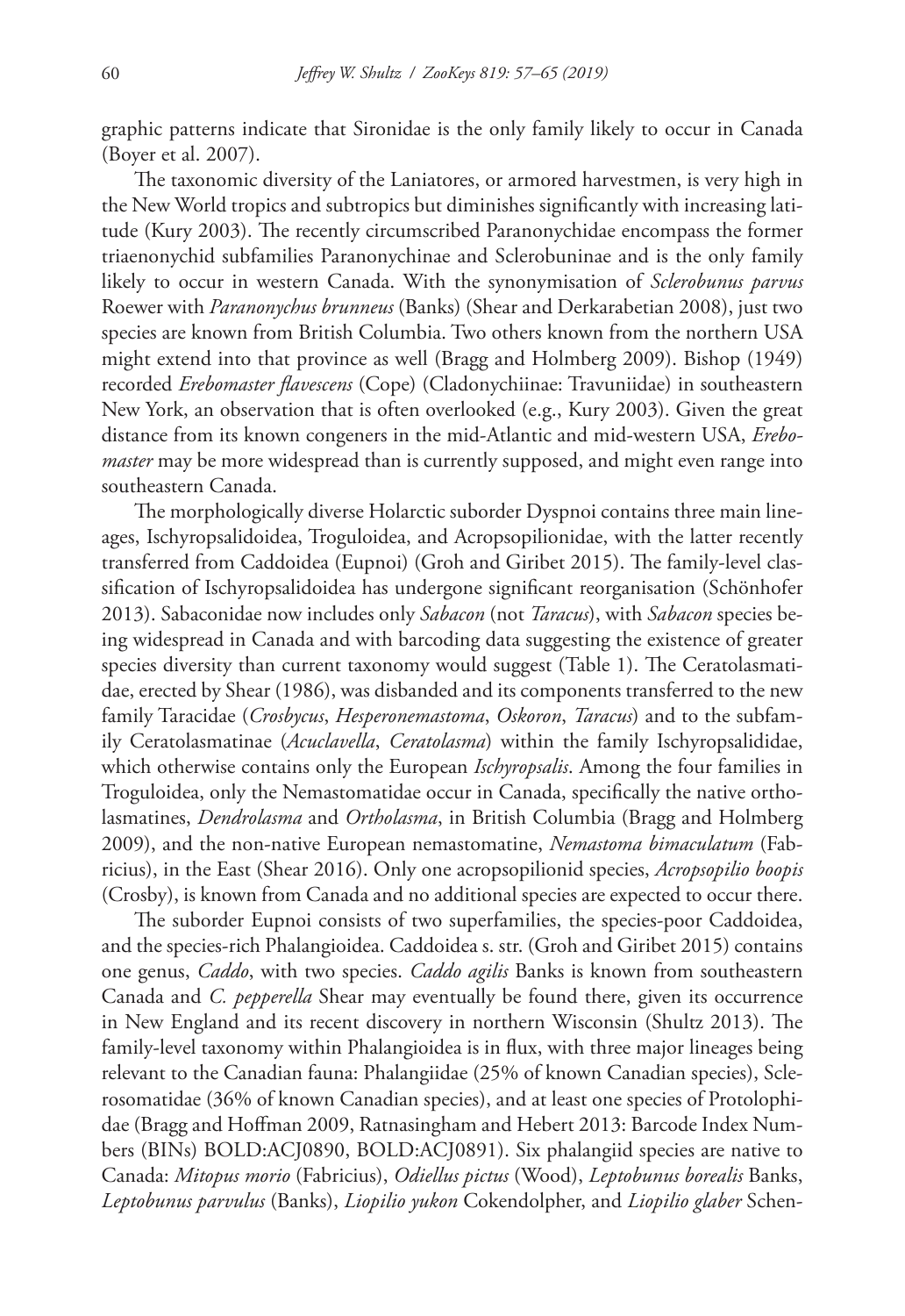kel, and at least six appear to have been introduced from Europe: *Oligolophus tridens* (CL Koch), *Paroligolophus agrestis* (Meade), *Opilio parietinus* (DeGeer), *Phalangium opilio* Linneaus, *Lophopilio palpinalis* (Herbst), and *Rilaena triangularis* (Herbst) (Shear 2016, Cokendopher and Holmberg 2018). The leiobunine Sclerosomatidae are represented by five native genera: *Hadrobunus* (2 spp.), *Leiobunum* (9 spp.), *Leuronychus* (1 sp.), *Nelima* (2 spp.), and *Togwoteeus* (1 sp.).

Increases in the number of species known from Canada are most likely to come from four sources: range extensions into Canada, introductions, taxonomic revisions, and discovery of cryptic species. The discovery of native species already known from the adjacent USA is the most likely source of new Canadian records. Bragg and Holmberg (2009) listed six species currently known in the USA that might extend into British Columbia, although the taxonomy of several species has since changed and a targeted search for northern populations of one was unsuccessful, i.e., *Acuclavella* in Richart and Hedin (2013). An unusually thorough study of harvestman distributions in North Dakota (Katayama and Post 1974) showed *Eumesosoma roeweri* (Goodnight and Goodnight) and *Trachyrhinus* [*T. favosus* (Wood) and/or *T. marmoratus* Banks] (see Cokendolpher 1981) to be present in counties along the USA-Canadian border. This would add two genera and one subfamily (Gagrellinae) to the Canadian fauna. Canada also seems prone to the introduction and establishment of European harvestmen, especially phalangiids (Cokendolpher and Holmberg 2018). The presence of the European *Trogulus tricarinatus* (Linneaus) in New York and Massachusetts (Shear 2016) indicates that a similar introduction could occur in Canada. Taxonomic revisions can also increase or decrease species diversity. Shear and Warfel (2016) recorded two new Canadian *Taracus* species and a new genus, *Oskoron*, that might extend into Canada. Also, an ongoing revision of *Hadrobunus* (Sclerosomatidae) has revealed two species in Ontario (J Shultz unpubl. data), where only one was assumed to exist. On the other hand, in *Leiobunum* (Sclerosomatidae), *L. formosum* (Wood) and *L. nigripes* Weed were found to be junior synonyms of *L. verrucosum* (Wood) (Shultz 2008), which eliminated two nominal species from the Canadian fauna. Finally, genetic diversity revealed by analysis of molecular genetic data, including barcodes (e.g. Ratnasingham and Hebert 2013), may indicate the existence of cryptic species (Table 1).

Progress in the discovery and understanding of harvestman diversity in Canada will require the effort of one or more professional taxonomists to engage in active, modern research on the order. A particularly urgent goal is the production and distribution of accessible and easy-to-use tools for the identification of the harvestmen species known or likely to occur in Canada. The virtual absence of such resources has already had significant negative consequences. For example, of the 64 BINs of Canadian harvestmen in the Barcodes of Life Data systems (BOLD) (Ratnasingham and Hebert 2013), about 25% were considered either "unidentified", although they could be readily identified from photos of voucher specimens (ten BINs), or were identified incorrectly (six BINs). Indeed, the entry for *Leiobunum vittatum* [\(BOLD:AAM8191\)](http://boldsystems.org/index.php/Public_BarcodeCluster?clusteruri=BOLD:AAM8191) contains no specimens of that species but encompasses at least three morphologically and geographically distinct species of *Hadrobunus*. Lastly, specimens in many BINs are identified to genus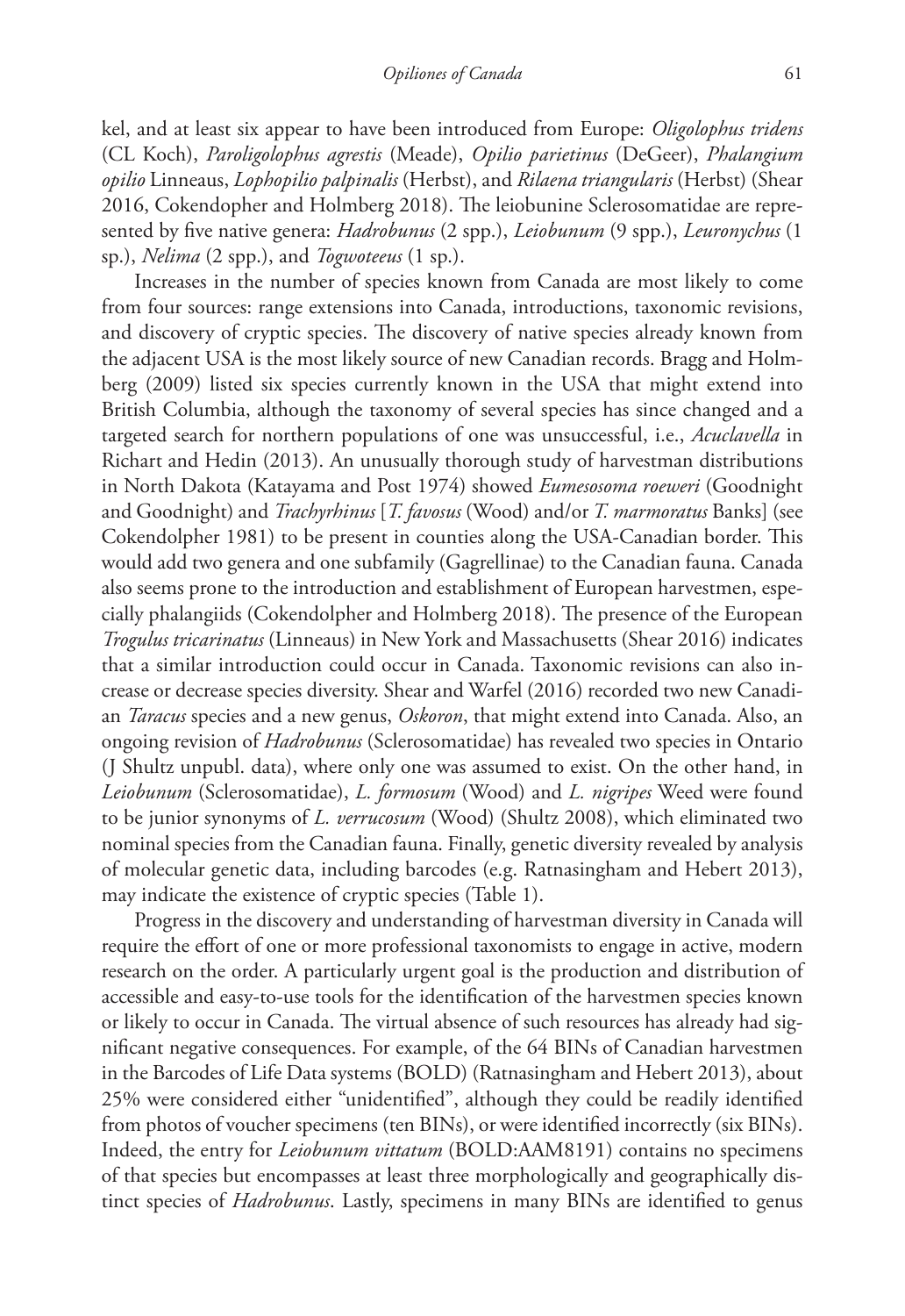or species when, in fact, the photos show either juveniles or otherwise unidentifiable specimens. In some cases, the ambiguous specimens are determined as European adventives that are otherwise unrecorded from Canada, a situation that, if correct, could suggest an early stage in the expansion of a potential invasive species. In fact, results from barcoding based on accurate identifications [\(BOLD:AAM8194](http://boldsystems.org/index.php/Public_BarcodeCluster?clusteruri=BOLD:AAM8194)) revealed a previously unknown introduction and expansion of the European *Oligolophus tridens* in Alberta, Saskatchewan and extreme southeastern British Columbia. Clearly, surveys of the harvestman fauna should be undertaken throughout the country to establish the species composition of the native fauna as well as the distribution and environmental impacts of the comparatively numerous species that have been introduced into Canada.

## **References**

- Banks N (1902) Daddy-long-legs from Mt. Katahdin, Maine. Entomological News 13: 308– 309.<https://biodiversitylibrary.org/page/2568499>
- Banks N (1916) Report on Arachnida collected by Messrs. Currie, Caudell and Dyar in British Columbia. Proceedings of the United States National Museum 51: 67–72. [https://doi.](https://doi.org/10.5479/si.00963801.51-2143.67) [org/10.5479/si.00963801.51-2143.67](https://doi.org/10.5479/si.00963801.51-2143.67)
- Bishop SC (1949) The Phalangida (Opiliones) of New York with special reference to the species of The Edmund Niles Huyck Preserve, Rensselaerville, New York. Proceedings of the Rochester Academy of Sciences 9: 159–235. [https://cdm16694.contentdm.oclc.org/digi](https://cdm16694.contentdm.oclc.org/digital/collection/p16694coll84/id/5656/rec/1)[tal/collection/p16694coll84/id/5656/rec/1](https://cdm16694.contentdm.oclc.org/digital/collection/p16694coll84/id/5656/rec/1)
- Boyer SL, Clouse RM, Benavides LR, Sharma P, Schwendinger PJ, Karunarathna I, Giribet G (2007) Biogeography of the world: a case study from cyphophthalmid Opiliones, a globally distributed group of arachnids. Journal of Biogeography 34: 2070–2085. [https://doi.](https://doi.org/10.1111/j.1365-2699.2007.01755.x) [org/10.1111/j.1365-2699.2007.01755.x](https://doi.org/10.1111/j.1365-2699.2007.01755.x)
- Bragg PD, Leech RE (1972) Additional records of spiders (Araneida) and harvestmen (Phalangida) for British Columbia. Journal of the Entomological Society of British Columbia. 69: 67–71.<https://biodiversitylibrary.org/page/47081817>
- Bragg PD, Holmberg RG (1974) *Platybunus triangularis* and *Paroligolophus agrestis*: two phalangids introduced to North America (Arachnida, Opiliones). Journal of Arachnology 2: 127. <https://biodiversitylibrary.org/page/53038358>
- Bragg PD, Holmberg RG (2009) The harvestmen (Arachnida, Opiliones) of British Columbia. Journal of the Entomological Society of British Columbia 106: 29–37. [https://journal.](https://journal.entsocbc.ca/index.php/journal/article/view/25) [entsocbc.ca/index.php/journal/article/view/25](https://journal.entsocbc.ca/index.php/journal/article/view/25)
- Briggs TS (1971) The harvestmen of family Triaenonychidae of North America (Opiliones). Occasional Papers of the California Academy of Sciences 90: 1–43. [https://biodiversityli](https://biodiversitylibrary.org/page/3130207)[brary.org/page/3130207](https://biodiversitylibrary.org/page/3130207)
- Brousseau P-M (2011) Bug Guide: *Crosbycus dasycnemus*. [https://bugguide.net/node/](https://bugguide.net/node/view/759415/bgimage) [view/759415/bgimage](https://bugguide.net/node/view/759415/bgimage) [Accessed 24 October 2017].
- Cokendolpher JC (1981a) Revision of the genus *Trachyrhinus* Weed (Opiliones, Phalangioidea). Journal of Arachnology 9: 1–18. <https://www.jstor.org/stable/3705214>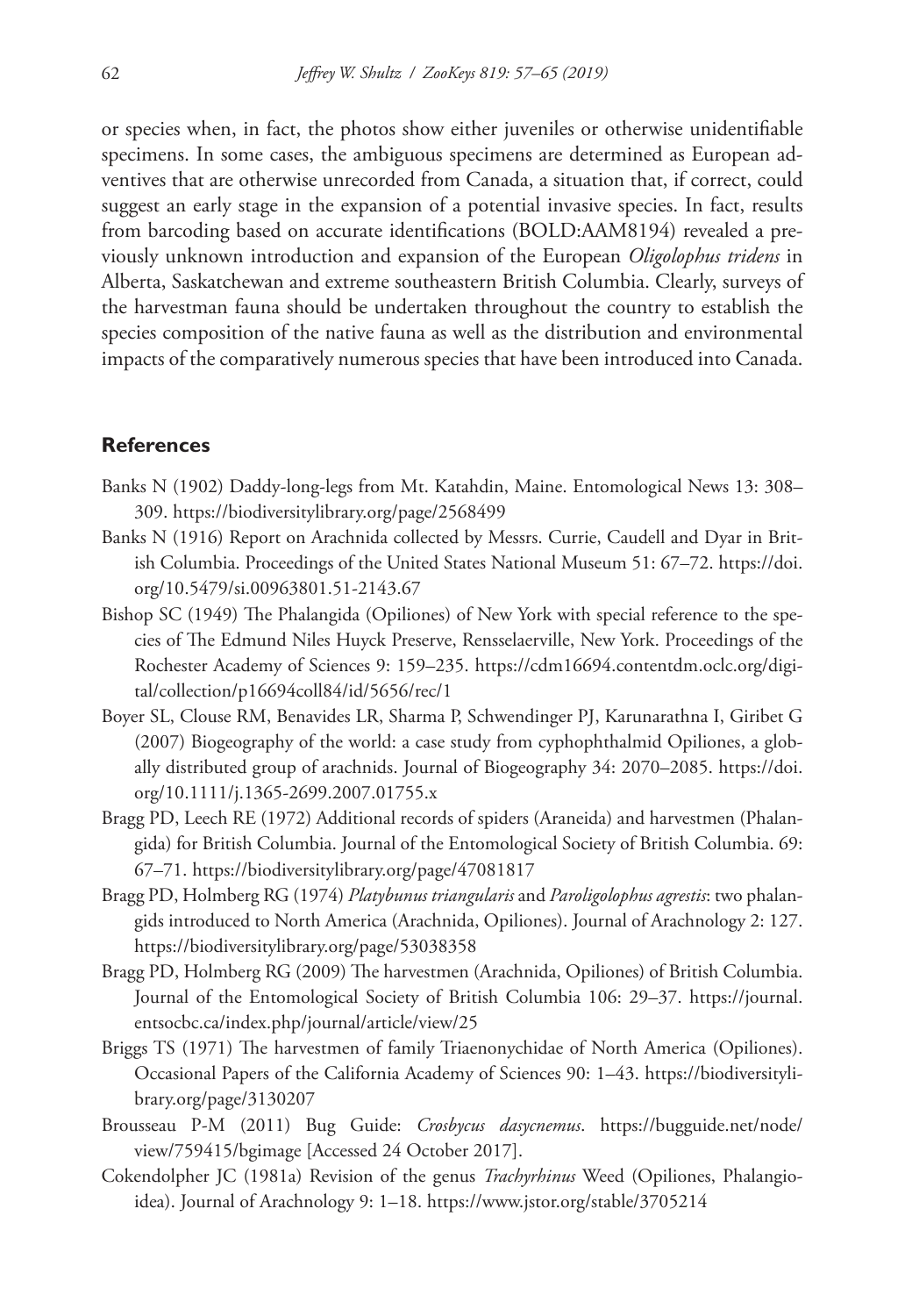- Cokendolpher JC (1981b) The harvestman genus *Liopilio* Schenkel (Opiliones: Phalangiidae). Journal of Arachnology 9: 309–316. <http://www.jstor.org/stable/3705070>
- Cokendolpher JC (1985) Revision of the harvestman genus *Leptobunus* and dismantlement of the Leptobunidae (Arachnida: Opiliones: Palpatores). Journal of the New York Entomological Society 92: 371–402. <http://www.jstor.org/stable/25009444>
- Cokendolpher JC, Holmberg RG (2018) Harvestmen of the family Phalangiidae (Arachnida, Opiliones) in the Americas. Special Publications, Museum Texas Tech University No. 67: 1–44.<http://www.nsrl.ttu.edu/publications/specpubs/sps/SP67.pdf>
- Cokendolpher JC, Lee VF (1993) Catalogue of the Cyphopalpatores and bibliography of the harvestmen (Arachnida, Opiliones) of Greenland, Canada, U.S.A., and Mexico. Published by the authors, Lubbock, Texas, 83 pp.
- Crosby CR (1907) Phalangid notes. Entomological News 18: 161.
- Crosby CR, Zorsch HM (1935) Spiders from the Lac St. Jean region of Quebec. The Canadian Entomologist 67: 38–42.<https://doi.org/10.4039/Ent6738-2>
- Davis NW (1934) A revision of the genus *Leiobunum* (Opiliones) of the United States. American Midland Naturalist 15: 662–705.<https://doi.org/10.2307/2419891>
- Derkarabetian S, Hedin M (2014) Integrative taxonomy and species delimitation in harvestmen: a revision of the western North American genus *Sclerobunus* (Opiliones: Laniatores: Travunioidea). PLoS ONE 9: e104982.<https://doi.org/10.1371/journal.pone.0104982>
- Dondale CD (1979) Opiliones, Pseudoscorpionida, Scorpionida, Solifugae. In: Danks HV (Ed.) Canada and is insect fauna. Memoirs of the Entomological Society of Canada No. 108, 250–251.<https://doi.org/10.4039/entm111108250-1>
- Giribet G, Shear WA (2010) The genus *Siro* Latreille, 1796 (Opiliones, Cyphophthalmi, Sironidae), in North America with a phylogenetic analysis based on molecular data and the description of four new species. Bulletin of the Museum of Comparative Zoology 160: 1–33.<https://doi.org/10.3099/0027-4100-160.1.1>
- Groh S, Giribet G (2015) Polyphyly of Caddoidea, reinstatement of the family Acropsopilionidae in Dyspnoi, and a revised classification system of Palpatores (Arachnida, Opiliones). Cladistics 31: 277–290.<https://doi.org/10.1111/cla.12087>
- Hackman W (1956) Phalangida (Opiliones) of Newfoundland. Societas Scientiarum Fennica. Commentationes Biologicae 15(17): 1–9.
- Hedin M, Tsurusaki N, Macías-Ordóñez R, Shultz JW (2012) Molecular systematics of sclerosomatid harvestmen (Opiliones, Phalangioidea, Sclerosomatidae): geography is better than taxonomy in predicting phylogeny. Molecular Phylogenetics and Evolution 62: 224–236. <https://doi.org/10.1016/j.ympev.2011.09.017>
- Hogue A (2015) BugGuide: *Leiobunum nigropalpi*. [https://bugguide.net/node/view/1113386/](https://bugguide.net/node/view/1113386/bgimage) [bgimage](https://bugguide.net/node/view/1113386/bgimage) [Accessed 24 October 2017].
- Holmberg RG (1999) Harvestmen (Arachnida, Opiliones) of Alberta, Saskatchewan and Manitoba [Abstract]. Proceedings of the 46th Annual Meeting of the Entomological Society of Alberta 46: 11.
- Holmberg RG, Bragg PD, Belicek J (1981) Opiliones of western Canada: a progress report. Proceedings of the Entomological Society of Alberta 28: 19.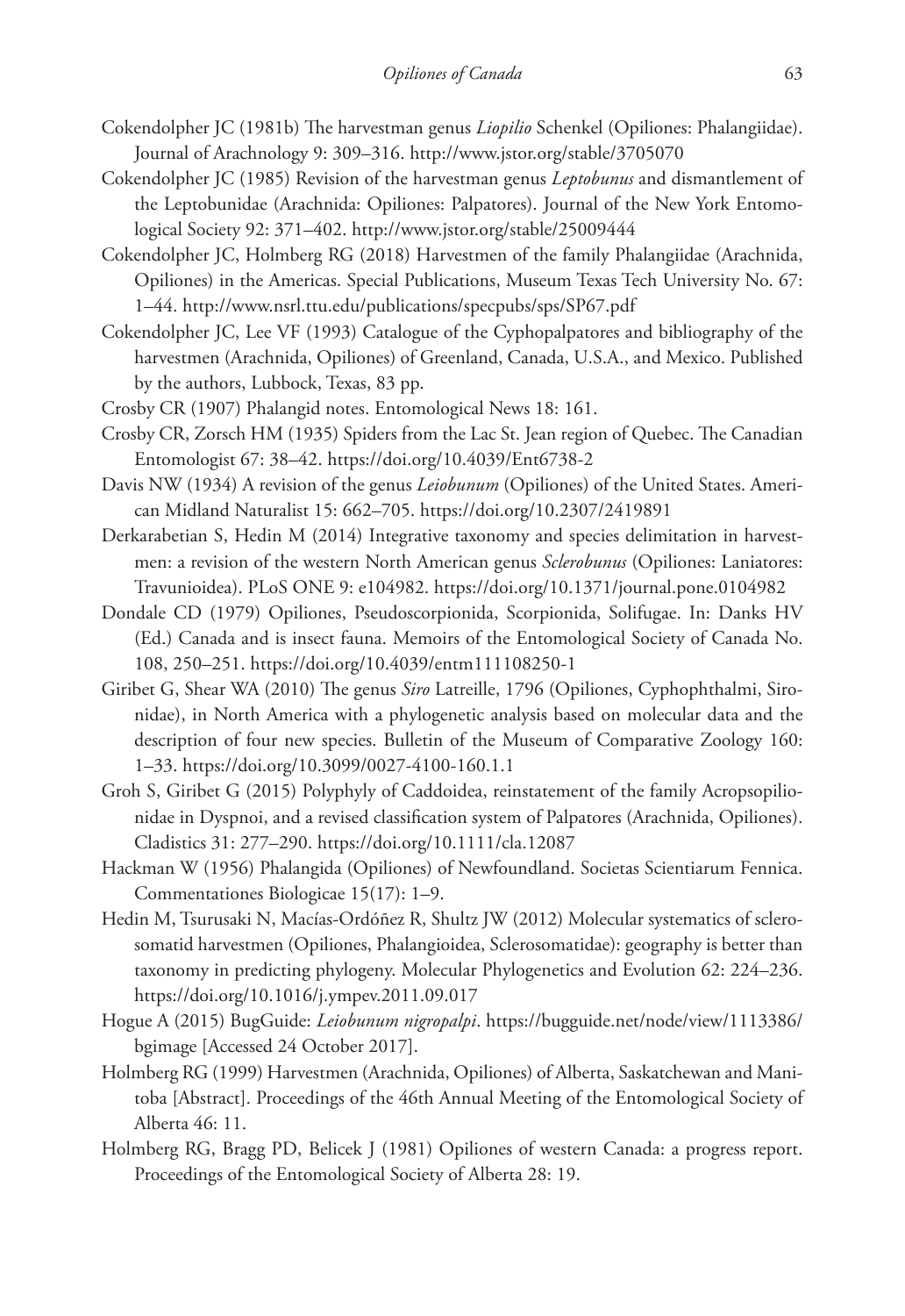- Holmberg RG, Buckle DJ (2004) Two new species of *Sabacon* harvestmen, with descriptions of the females of *Sabacon astoriensis* Shear and *Sabacon sheari* Cokendolpher, from western North America (Arachnida, Opiliones, Sabaconidae). American Arachnology 68: 6.
- Holmberg RG, Cokendolpher JC (1997) Re-description of *Togwoteeus biceps* (Arachnida, Opiliones, Sclerosomatidae) with notes on its morphology, karyology and phenology. Journal of Arachnology 25: 229–244.
- Ingianni EA, McGhee CR, Shultz JW (2011) Taxonomy of the *Leiobunum calcar* species-group (Opiliones: Sclerosomatidae: Leiobuninae). Journal of Arachnology 39: 454–481. [https://](https://doi.org/10.1636/Ha11-42.1) [doi.org/10.1636/Ha11-42.1](https://doi.org/10.1636/Ha11-42.1)
- Judd WW (1961a) Insects and other invertebrates associated with flowering skunk cabbage, *Symplocarpus foetidus* (L.) Nutt., at Fanshawe Lake, Ontario. Canadian Entomologist 93: 241–249.<https://doi.org/10.4039/Ent93241-4>
- Judd WW (1961b) Spiders and harvestmen trapped on the surface of Spettigue's Pond at London, Ontario. Canadian Field-Naturalist 75: 238–241.
- Judd WW (1962) Insects and other invertebrates from nests of the cardinal, *Richmondena cardinalis* (L.), at London, Ontario. Canadian Entomologist 94: 92–95. [https://doi.](https://doi.org/10.4039/Ent9492-1) [org/10.4039/Ent9492-1](https://doi.org/10.4039/Ent9492-1)
- Judd WW (1963) Molluscs and arthropods from cardinal nests at London, Ontario. Canadian Entomologist 95: 327–333.<https://doi.org/10.4039/Ent95327-3>
- Judd WW (1965) Studies of the Byron Bog in southwestern Ontario. XVIII. Distribution of harvestmen and spiders in the bog. National Museum of Canada, Natural History Papers 28: 1–12.
- Judd WW (1985) Harvestmen and spiders and their prey on milkweed, *Asclepias syriaca* L., at London, Ontario. Canadian Journal of Zoology 47: 159–161. [https://doi.org/10.1139/](https://doi.org/10.1139/z69-036) [z69-036](https://doi.org/10.1139/z69-036)
- Judd WW (1977) Harvestmen (Phalangida) of Dunn Township, Canada. Proceedings of the Entomological Society of Ontario 108: 139–143.
- Katayama RW, Post RL (1974) Phalangida of North Dakota. North Dakota Insects Publication 9: 1–40.
- Kury AB (2003) Annotated catalogue of the Laniatores of the New World (Arachnida, Opiliones). Revista Iberica de Aracnologia, Volumen especial monographico no. 1: 1–337.
- Kury AB (2013) Order Opiliones Sundevall, 1833. Zootaxa 3703: 27–33. [http://dx.doi.](http://dx.doi.org/10.11646/zootaxa.3703.1.7) [org/10.11646/zootaxa.3703.1.7](http://dx.doi.org/10.11646/zootaxa.3703.1.7)
- Kury AB (2018) Classification of Opiliones. Museu Nacional/UFRJ website. [http://www.mu](http://www.museunational.ufrj.br/mndi/Aracnologia/opiliones.html)[seunational.ufrj.br/mndi/Aracnologia/opiliones.html](http://www.museunational.ufrj.br/mndi/Aracnologia/opiliones.html) [Accessed 27 March 2018].
- Langor DW (2019) The diversity of terrestrial arthropods in Canada. In: Langor DW, Sheffield CS (Eds) The Biota of Canada – A Biodiversity Assessment. Part 1: The Terrestrial Arthropods. ZooKeys 819: 9–40.<https://doi.org/10.3897/zookeys.819.31947>
- Pinto-da-Rocha R, Machado G, Giribet G (2007) Harvestmen: The Biology of Opiliones. Harvard University Press: Cambridge MA, 597 pp.
- Ratnasingham S, Hebert PDN (2013) A DNA-based registry for all animal species: the Barcode Index Number (BIN) system. PLoS ONE 8(7): e66213. [https://doi.org/10.1371/journal.](https://doi.org/10.1371/journal.pone.0066213) [pone.0066213](https://doi.org/10.1371/journal.pone.0066213)